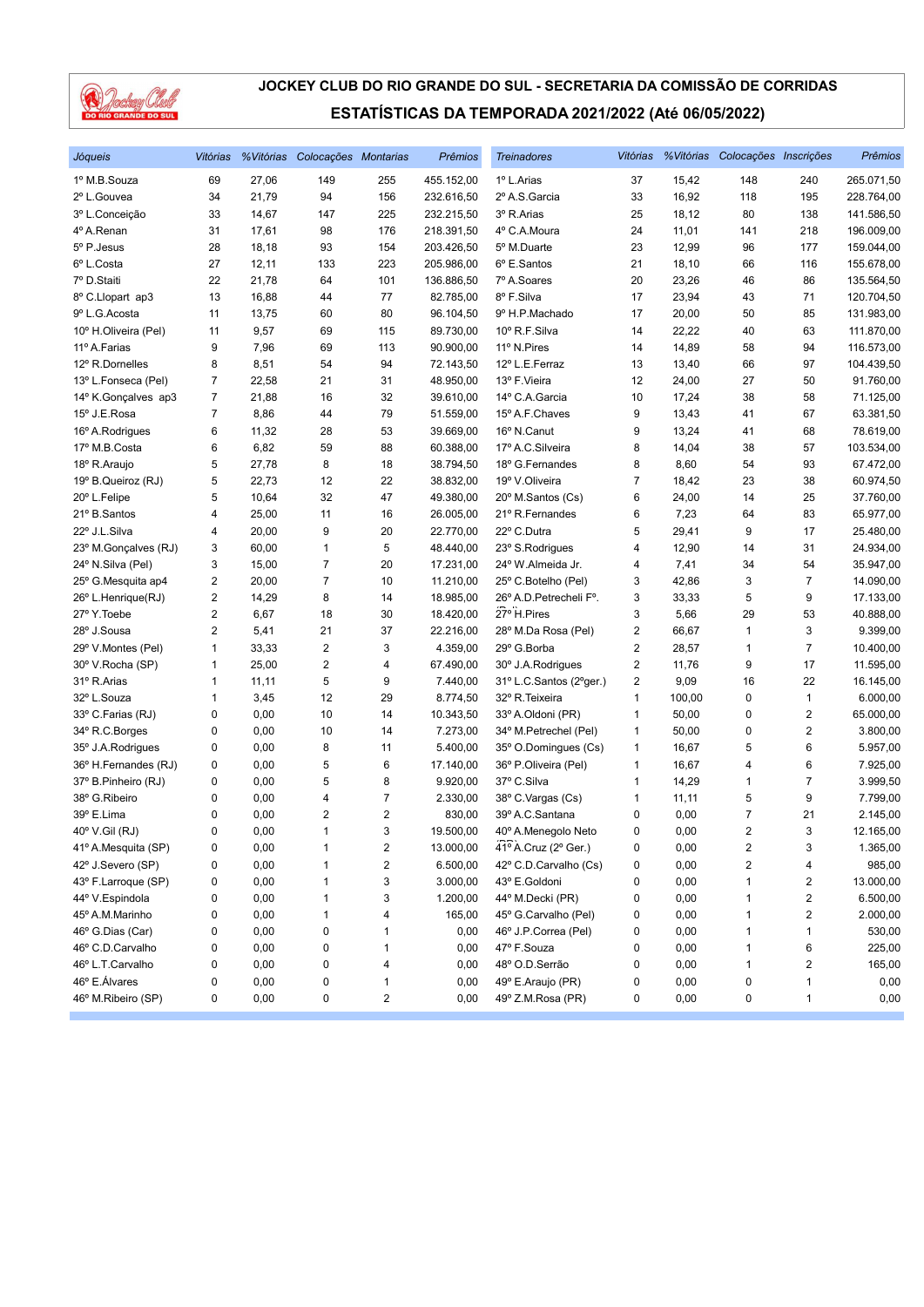

| Reprodutores                                |                |                         |                         | Corr. Ganh Vit. Coloc. | Prêmios    | Avós Maternos                           |    |                         |                         | Corr. Ganh Vit. Coloc. | Prêmios    |
|---------------------------------------------|----------------|-------------------------|-------------------------|------------------------|------------|-----------------------------------------|----|-------------------------|-------------------------|------------------------|------------|
| 1º Tiger Heart-(Scatmandu)                  | 23             | 13                      | 25                      | 43                     | 143.865,50 | 1º Roi Normand-(Exclusive Native)       | 29 | 15                      | 29                      | 98                     | 193.048,00 |
| 2º Wired Bryan-USA(Stormy Atlantic)         | 27             | 13                      | 23                      | 41                     | 137.375,00 | 2º Wild Event-(Wild Again)              | 23 | 9                       | 19                      | 49                     | 138.250,00 |
| 3º Oliver Zip-USA(City Zip)                 | 17             | 7                       | 18                      | 52                     | 137.664,00 | 3º Magical Mile-(J.O.Tobin)             | 8  | 5                       | 15                      | 13                     | 83.405,00  |
| 4° Forestry-(Storm Cat)                     | 15             | 5                       | 17                      | 37                     | 110.439,00 | 4º Mensageiro Alado-(Ghadeer)           | 12 | 8                       | 12                      | 32                     | 74.666,50  |
| 5° Adriano-(A.P. Indy)                      | 13             | 7                       | 13                      | 41                     | 89.912,50  | 5° Put It Back-(Honour and Glory)       | 14 | 6                       | 10                      | 23                     | 55.873,50  |
| 6º Midshipman-(Unbridled'S Song)            | 8              | 4                       | 13                      | 19                     | 77.398,00  | 6° Blade Prospector-(Music Prospector)  | 10 | 7                       | 8                       | 30                     | 63.697,00  |
| 7º Victory Is Ours-(Northern Afleet)        | 14             | 8                       | 12                      | 38                     | 102.470,00 | 7º Grand Slam-PR(Gone West)             | 3  | $\overline{2}$          | 8                       | 9                      | 42.427,00  |
| 8º Agnes Gold-(Sunday Silence)              | 17             | 7                       | 12                      | 40                     | 74.104,50  | 8º First American-(Quiet American)      | 9  | 5                       | 7                       | 30                     | 60.755,00  |
| 9º Glória de Campeão-(Impression)           | 9              | 6                       | 11                      | 30                     | 79.002,00  | 9° Our Emblem-(Mr.Prospector)           | 5  | 3                       | $\overline{7}$          | $\overline{7}$         | 40.380,00  |
| 10° Goldikovic-(Galileo)                    | 20             | 9                       | 10                      | 51                     | 91.965,50  | 10° Tiger Heart-(Scatmandu)             | 6  | 4                       | $\overline{7}$          | 13                     | 39.549,00  |
| 11º Billion Dollar-(Put It Back)            | 16             | 9                       | 10                      | 35                     | 74.472,50  | 11º Crimson Tide-(Sadler'S Wells)       | 10 | 4                       | 6                       | 27                     | 47.384,00  |
| 12º Unbridled Star-(Honour and Glory)       | 4              | 4                       | 10                      | 16                     | 52.964,50  | 12º Point Given-(Thunder Gulch)         | 9  | 5                       | 6                       | 23                     | 44.102,50  |
| 13º Koller-ARG(Orpen)                       | 11             | 6                       | 9                       | 38                     | 81.333,00  | 13° Know Heights-(Shirley Heights)      | 7  | 4                       | 6                       | 21                     | 36.621,50  |
| 14º Alcorano-(Public Purse)                 | $\overline{7}$ | 5                       | 9                       | 18                     | 60.192,00  | 14° Watchmon-(Maria'S Mon)              | 2  | $\overline{c}$          | 6                       | 8                      | 34.740,00  |
| 15° Desejado Thunder-(Durban Thunder)       | 11             | 6                       | 8                       | 26                     | 59.198,00  | 15° Public Purse-(Private Account)      | 13 | 4                       | 5                       | 34                     | 52.300,50  |
| 16° Tokay-(Wild Event)                      | 16             | 6                       | 7                       | 38                     | 61.855,50  | 16° Redattore-(Roi Normand)             | 8  | 3                       | 5                       | 38                     | 52.204,00  |
| 17º First American-(Quiet American)         | 5              | 4                       | $\overline{7}$          | 14                     | 60.570,00  | 17º Tiznow-(Cee'S Tizzy)                | 2  | $\overline{2}$          | 5                       | 5                      | 42.100,00  |
| 18º Redattore-(Roi Normand)                 | 9              | 5                       | 6                       | 54                     | 66.349,00  | 18° Choctaw Ridge-USA(Mr.Prospector)    | 8  | 5                       | 5                       | 18                     | 34.052,50  |
| 19º Salto-(Pivotal)                         | 9              | 5                       | 6                       | 29                     | 47.317,00  | 19° Whywhywhy-(Mr.Greeley)              | 1  | $\mathbf{1}$            | 5                       | 6                      | 32.424,00  |
| 20° Drosselmeyer-USA(Distorted Humor)       | 9              | 6                       | 6                       | 33                     | 42.594,00  | 20° A.P. Indy-(Seattle Slew)            | 1  | 1                       | 5                       | 2                      | 32.150,00  |
| 21º Un Belini-(Put It Back)                 | 3              | 2                       | 6                       | 12                     | 40.400,00  | 21° Spring Halo-(Southern Halo)         | 10 | 3                       | 5                       | 23                     | 29.305,00  |
| 22° Courtier-(Pioneerof The Nile)           | 13             | 4                       | 5                       | 41                     | 50.696,50  | 22° Ghadeer-(Lyphard)                   | 5  | 3                       | 4                       | 25                     | 32.976,50  |
| 23° Kodiak Kowboy-USA(Posse)                | 7              | 3                       | 5                       | 12                     | 29.740,00  | 23° Sulamani-(Hernando)                 | 3  | $\overline{2}$          | 4                       | 18                     | 31.799,00  |
| 24° Holding Glory-(Public Purse)            | 5              | 3                       | 4                       | 18                     | 48.714,00  | 24° Spend A Buck-(Buckaroo)             | 7  | 3                       | 4                       | 23                     | 31.491,50  |
| 25° Put It Back-(Honour and Glory)          | 11             | 3                       | 4                       | 29                     | 39.603,00  | 25° Inexplicable-(Miswaki)              | 7  | $\overline{\mathbf{c}}$ | 4                       | 15                     | 29.083,00  |
| 26° Embaixador Inglês-SP(First American)    | 5              | 3                       | 4                       | 21                     | 35.731,50  | 26° Northern Afleet-(Afleet)            | 7  | 3                       | 4                       | 12                     | 27.475,00  |
| 27º Hat Trick-(Sunday Silence)              | 5              | 3                       | 4                       | 10                     | 26.075,00  | 27º Mark Of Esteem-(Darshaan)           | 4  | $\overline{\mathbf{c}}$ | 4                       | 6                      | 25.448,00  |
| 28° Union Avenue-USA(Gone West)             | 7              | 3                       | 4                       | 12                     | 24.546,50  | 28º American Gipsy-(Septième Ciel)      | 4  | $\overline{\mathbf{c}}$ | 4                       | 7                      | 22.870,00  |
| 29° Poker Face-(Wild Event)                 | 4              | 3                       | 4                       | 12                     | 22.220,00  | 29° Top Hat-(Royal Academy)             | 1  | $\mathbf{1}$            | 4                       | 10                     | 22.120,00  |
| 30° Mr.Angra-(Romarin)                      | 1              | 1                       | 4                       | 10                     | 22.120,00  | 30° Burooj-(Danzig)                     | 5  | $\overline{\mathbf{c}}$ | 4                       | 14                     | 21.183,50  |
| 31º Crocodilo Dandy-PR(Belong To Me)        | 3              | $\overline{\mathbf{c}}$ | 4                       | 8                      | 21.759,00  | 31° Candy Stripes-(Blushing Groom)      | 4  | 3                       | 4                       | 5                      | 20.650,00  |
| 32° Wild Event-(Wild Again)                 | 7              | 3                       | 3                       | 13                     | 59.570,00  | 32° Cape Town-(Seeking The Gold)        | 3  | $\boldsymbol{2}$        | 3                       | 9                      | 32.267,00  |
| 33° Catcher In The Sky-(Catcher In The Rye) | 5              | 3                       | 3                       | 26                     | 29.261,00  | 33º Vettori-(Machiavellian)             | 7  | 3                       | 3                       | 10                     | 32.218,00  |
| 34° Que Fenômeno-(Northern Afleet)          | 6              | $\overline{\mathbf{c}}$ | 3                       | 14                     | 25.890,00  | 34° Nedawi-(Rainbow Quest)              | 5  | 3                       | 3                       | 11                     | 24.770,00  |
| 35° Phone Time-(Gilded Time (USA))          | 7              | 3                       | 3                       | 20                     | 25.087,00  | 35° Notation-(Well Decorated)           | 5  | $\mathbf{1}$            | 3                       | 6                      | 23.424,00  |
| 36° Public Purse-(Private Account)          | 5              | 2                       | 3                       | 18                     | 24.903,00  | 36° Gilded Time (USA)-(Timeless Moment) | 5  | $\overline{\mathbf{c}}$ | 3                       | 9                      | 19.984,50  |
| 37° É do Sul-(Irish Fighter)                | 2              | 1                       | 3                       | 6                      | 24.259,00  | 37° Lil'S Lad-(Pine Bluff)              | 1  | $\mathbf{1}$            | 3                       | 12                     | 19.768,00  |
| 38° Quick Road-(Jules)                      | 2              | 1                       | 3                       | 19                     | 24.009,00  | 38° Shudanz-(Danzig Connection)         | 3  | $\overline{\mathbf{c}}$ | 3                       | 8                      | 19.285,00  |
| 39° Catch A Flight-(Giant'S Causeway)       | 5              | 2                       | 3                       | 9                      | 22.295,00  | 39° Minstrel Glory-(The Minstrel)       | 4  | $\overline{\mathbf{c}}$ | 3                       | 6                      | 17.605,00  |
| 40° Pioneering-(Mr.Prospector)              | 6              | 2                       | 3                       | 16                     | 19.075,00  | 40° Romarin-(Itajara)                   | 3  | 2                       | 3                       | 4                      | 15.609,00  |
| 41º Acteon Man-(Be My Chief)                | 2              | 1                       | 3                       | 5                      | 18.490,00  | 41º Odysseus-(Sail Through)             | 1  | $\mathbf{1}$            | 3                       | 4                      | 15.150,00  |
| 42° Nedawi-(Rainbow Quest)                  | 4              | 3                       | 3                       | 11                     | 16.740,00  | 42° Woodman-(Mr.Prospector)             | 1  | 1                       | 3                       | 6                      | 13.705,00  |
| 43° Chronnos-(Elusive Quality)              | 3              | 3                       | 3                       | $\mathbf{1}$           | 13.140,00  | 43° Elusive Quality-(Gone West)         | 5  | $\overline{\mathbf{c}}$ | 2                       | 8                      | 37.890,00  |
| 44° Taludo-(Music Prospector)               | 5              | 2                       | 3                       | 4                      | 13.110,00  | 44° Salute The Sarge-(Forest Wildcat)   | 2  | 1                       | 2                       | 13                     | 29.528,00  |
| 45° Mike Toor-(Dodge)                       | 2              | 1                       | 3                       | 2                      | 11.475,00  | 45° Roman Ruler-(Fusaichi Pegasus)      | 1  | 1                       | 2                       | $\mathbf{1}$           | 27.200,00  |
| 46° Kentuckian-(Tiznow)                     | 3              | 2                       | 2                       | 3                      | 73.480,00  | 46° Clackson-(I Say)                    | 5  | $\overline{\mathbf{c}}$ | $\overline{c}$          | 23                     | 25.380,00  |
| 47° Out Of Control-(Vettori)                | 8              | 2                       | $\boldsymbol{2}$        | 34                     | 32.136,50  | 47º Pioneering-(Mr.Prospector)          | 4  | 1                       | 2                       | 19                     | 23.127,00  |
| 48° Jeune-Turc-(Know Heights)               | 4              | 2                       | 2                       | 20                     | 24.882,00  | 48° Fast Fingers-(Mt.Livermore)         | 4  | 2                       | $\overline{\mathbf{c}}$ | 17                     | 22.614,50  |
| 49° West By East-(Blade Prospector)         | 4              | 2                       | 2                       | 12                     | 19.486,00  | 49° Puerto-Madero-(Fast Gold)           | 3  | 2                       | 2                       | 15                     | 21.225,00  |
| 50º La Fúria Negra-PR(Mensageiro Alado)     | 4              | 2                       | $\overline{\mathbf{c}}$ | 15                     | 19.254,50  | 50° Dodge-(Mr.Prospector)               | 11 | $\overline{\mathbf{c}}$ | $\overline{\mathbf{c}}$ | 28                     | 20.998,00  |
|                                             |                |                         |                         |                        |            |                                         |    |                         |                         |                        |            |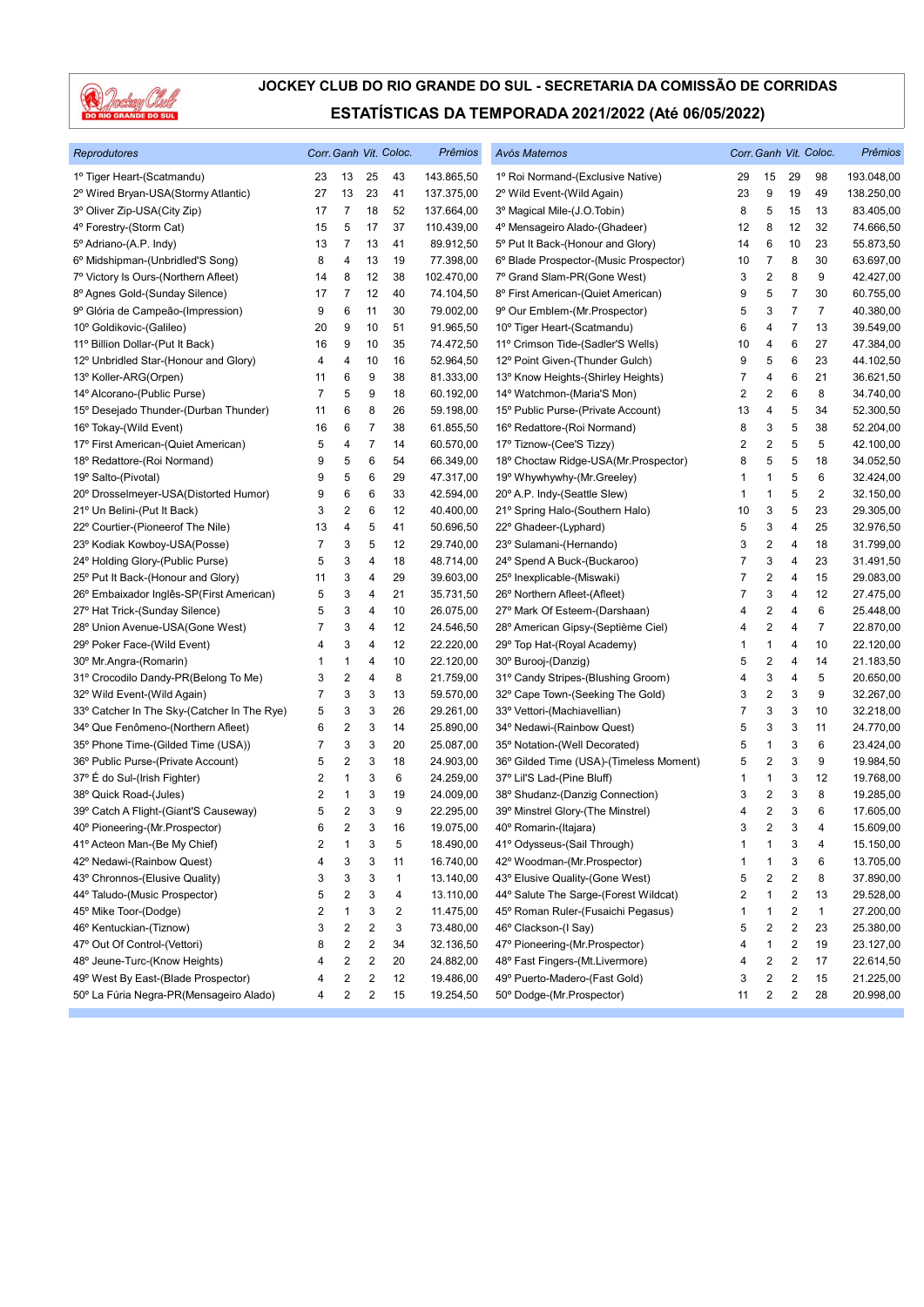

| Proprietários                                | Corr. Ganh Vit. Coloc. |                         |                         |                | Prêmios    | Criadores                        |                |                         |    | Corr. Ganh Vit. Coloc. | Prêmios    |
|----------------------------------------------|------------------------|-------------------------|-------------------------|----------------|------------|----------------------------------|----------------|-------------------------|----|------------------------|------------|
| 1º Global Oil Distribuidora de Petróleo Ltda | 25                     | 15                      | 30                      | 104            | 183.909,00 | 1º Haras Figueira do Lago        | 10             | 8                       | 15 | 64                     | 111.448,00 |
| 2º Alberto J. Tiellet Miorim                 | 25                     | 13                      | 23                      | 83             | 181.458,50 | 2º Haras Celcape                 | 8              | 4                       | 15 | 29                     | 111.355,50 |
| 3º Stud Sion                                 | 27                     | $\overline{7}$          | 18                      | 48             | 120.796,00 | 3º Haras J.G.                    | 18             | 8                       | 15 | 46                     | 94.527,50  |
| 4° Stud Boate Azul                           | 11                     | 3                       | 13                      | 34             | 94.344,00  | 4º Haras Santa Maria de Araras   | 31             | 11                      | 14 | 63                     | 149.650,00 |
| 5º Mauricio Roriz dos Santos                 | 9                      | 6                       | 10                      | 17             | 71.334,50  | 5° Haras Springfield             | 9              | 5                       | 14 | 21                     | 82.864,00  |
| 6º Ramiro Curi de Lemos                      | 5                      | 3                       | 8                       | 8              | 51.745,00  | 6º Haras Capela de Santana       | 20             | 9                       | 13 | 40                     | 102.615,50 |
| 7º Haras Uberlândia                          | $\overline{7}$         | 4                       | 8                       | 26             | 51.591,00  | 7º Haras Alves Teixeira          | 17             | 11                      | 13 | 48                     | 98.020,50  |
| 8º Coudelaria San Paolo                      | 7                      | 4                       | 8                       | 18             | 46.533,50  | 8º Haras Vale Verde              | 12             | $\overline{7}$          | 10 | 30                     | 87.830,00  |
| 9° Stud Slick                                | 11                     | 7                       | 8                       | 20             | 44.769,00  | 9º Haras Uberlândia              | 11             | 6                       | 10 | 46                     | 77.116,00  |
| 10° Haras Maluga                             | $\overline{7}$         | 4                       | $\overline{7}$          | 22             | 59.984,50  | 10° Haras Dilema                 | 3              | $\mathbf{1}$            | 10 | 13                     | 55.522,50  |
| 11º Stud Lobão de Pelotas                    | 7                      | 4                       | $\overline{7}$          | 27             | 50.685,00  | 11º Haras Anderson               | 10             | 7                       | 8  | 25                     | 49.816,50  |
| 12º Stud Vicente Garbin Obino                | 5                      | 4                       | $\overline{7}$          | 8              | 50.075,00  | 12º Haras Maluga                 | 9              | $\overline{4}$          | 7  | 22                     | 60.375,00  |
| 13º Haras das Araucárias                     | 4                      | 3                       | 6                       | 11             | 35.690,00  | 13º Haras Cima                   | 5              | 1                       | 7  | 15                     | 52.615,50  |
| 14° Haras Rio Iguassu                        | 7                      | 4                       | 5                       | 11             | 90.475,00  | 14º Haras Santarém               | 8              | 4                       | 7  | 12                     | 39.965,00  |
| 15° Stud Casablanca                          | 13                     | 5                       | 5                       | 23             | 43.522,50  | 15° Haras Ereporã                | 7              | 4                       | 7  | 11                     | 37.335,50  |
| 16° Luiz Henrique F. dos Santos              | $\overline{7}$         | 4                       | 5                       | 18             | 38.909,00  | 16° Haras Di Cellius             | 10             | 5                       | 6  | 39                     | 50.398,50  |
| 17º José Paulo Scorsatto Elias               | 14                     | 3                       | 5                       | 12             | 25.279,50  | 17º Haras Nijú                   | 11             | 6                       | 6  | 29                     | 49.939,00  |
| 18° Stud Alegretense                         | 1                      | 1                       | 5                       | 4              | 23.085,00  | 18º Haras Ponta Porã             | 12             | 4                       | 6  | 25                     | 44.495,00  |
| 19° Stud Duplo Ouro                          | 11                     | 4                       | 4                       | 23             | 76.072,00  | 19° Haras Rio Iguassu            | 9              | 4                       | 5  | 19                     | 99.635,00  |
| 20° Ricardo Corrêa                           | 4                      | 2                       | 4                       | 23             | 52.430,50  | 20° Paulo Neri de Lima Bergamo   | 3              | $\overline{\mathbf{c}}$ | 5  | 6                      | 42.700,00  |
| 21º Stud Red Bier                            | 3                      | 3                       | 4                       | $\overline{7}$ | 31.230,00  | 21º Homero Tarragô Filho         | 7              | $\overline{4}$          | 5  | 20                     | 34.709,50  |
| 22º Agamenon Machado de Assis Berni          | 5                      | 3                       | 4                       | 14             | 31.090,00  | 22º Ulisses Lignon Carneiro      | 9              | 3                       | 5  | 17                     | 33.382,00  |
| 23° Gil Boczianowski Irala                   | 4                      | 2                       | 4                       | 10             | 25.463,00  | 23° Stud Ferragus                | 7              | 2                       | 5  | 16                     | 30.604,00  |
| 24º Franklin José Chaves                     | 6                      | 3                       | 4                       | 13             | 21.185,00  | 24º Haras Paraiso da Lagoa       | 6              | 3                       | 4  | 25                     | 37.381,50  |
| 25° Guilherme Vargas Dias                    | 5                      | 3                       | 3                       | 49             | 40.757,00  | 25° Haras Old Friends Ltda       | 4              | 3                       | 4  | 26                     | 35.315,00  |
| 26° Coudelaria F.B.L.                        | 2                      | 1                       | 3                       | 3              | 24.755,00  | 26° Haras Cruz de Pedra          | 4              | $\sqrt{2}$              | 4  | 16                     | 31.589,00  |
| 27º Stud Globo                               | 2                      | 2                       | 3                       | 6              | 23.755,00  | 27° Stud Itaara                  | 3              | $\overline{2}$          | 4  | 6                      | 22.310,00  |
| 28º Ana Claudia Espindola Carvalhal          | 1                      | 1                       | 3                       | 5              | 23.199,00  | 28° Haras Corunilha              | $\overline{2}$ | $\overline{2}$          | 4  | 6                      | 22.270,00  |
| 29° Stud Vô Chico / Haras Troiano Fialho     | 3                      | 2                       | 3                       | 9              | 22.431,00  | 29º Haras Torrão de Ouro         | 1              | 1                       | 4  | 10                     | 22.120,00  |
| 30° Stud Brother and Sister                  | 3                      | 1                       | 3                       | 15             | 22.109,00  | 30° Haras Nova Vitória           | 3              | $\overline{\mathbf{c}}$ | 4  | 8                      | 21.759,00  |
| 31º Eládio Mavignier Benevides               | 3                      | 3                       | 3                       | 5              | 21.055,00  | 31º Haras Doce Vale              | 5              | 3                       | 4  | 11                     | 20.955,00  |
| 32º Diogo de Oliveira Machado                | 4                      | 2                       | 3                       | 14             | 20.560,00  | 32º Haras Regina                 | 4              | 3                       | 3  | 11                     | 31.180,00  |
| 33º Amilcar Pereira de Pereira               | 3                      | 3                       | 3                       | 13             | 20.214,50  | 33º Haras Santa Rita da Serra    | 8              | 3                       | 3  | 32                     | 29.104,50  |
| 34° Stud Red Friends                         | 3                      | 3                       | 3                       | 12             | 20.126,00  | 34° Coudelaria Monte Parnaso     | 3              | $\mathbf{1}$            | 3  | $\overline{7}$         | 24.529,00  |
| 35° Stud Kid                                 | 1                      | 1                       | 3                       | 12             | 19.768,00  | 35° Haras Estrela Energia        | 2              | 1                       | 3  | 18                     | 23.745,00  |
| 36° Stud Hulk                                | 4                      | 2                       | 3                       | 9              | 19.690,00  | 36° Haras Gherar                 | 4              | $\overline{2}$          | 3  | 16                     | 21.647,50  |
| 37º Roberto V. de Aguiar da Costa            | 3                      | 2                       | 3                       | 5              | 18.210,00  | 37° Stud Embalagem               | 4              | $\sqrt{2}$              | 3  | 9                      | 21.567,00  |
| 38° Coudelaria Internacional                 | 3                      | 3                       | 3                       | 8              | 17.022,00  | 38º Haras LLC                    | 3              | $\sqrt{2}$              | 3  | 8                      | 21.015,00  |
| 39º Luciano Santos Fortes                    | 5                      | 2                       | 3                       | 5              | 14.125,00  | 39º Haras Santa Ignês de Spanier | 4              | $\overline{2}$          | 3  | 11                     | 18.395,00  |
| 40° Stud Mo Bay                              | $\mathbf{1}$           | 1                       | 3                       | 0              | 13.600,00  | 40° Haras São José da Serra      | 3              | $\mathbf{1}$            | 3  | $\overline{2}$         | 14.360.00  |
| 41º Haras dos Girassóis                      | 3                      | 2                       | 3                       | 2              | 11.590,00  | 41º Haras Bagé Horse             | 4              | 1                       | 3  | 4                      | 11.939,50  |
| 42º Aristeu F. Rodrigues                     | 5                      | 2                       | 2                       | 25             | 26.556,00  | 42º Haras Cerro Formoso          | 1              | 1                       | 2  | $\mathbf{1}$           | 27.200,00  |
| 43º Haras J.G.                               | 4                      | 2                       | 2                       | 18             | 23.413,50  | 43° Stud Don Juan                | 3              | $\overline{\mathbf{c}}$ | 2  | 19                     | 25.515,50  |
| 44º Telmo Nunes Estrella                     | 5                      | $\overline{\mathbf{c}}$ | $\overline{\mathbf{c}}$ | 14             | 20.235,00  | 44° Stud Eternamente Rio         | 8              | $\overline{\mathbf{c}}$ | 2  | 22                     | 24.580,00  |
| 45° Stud F. F. F. J.                         | 2                      | 1                       | 2                       | 17             | 19.357,00  | 45° Stud Borba Martins           | 2              | 1                       | 2  | 11                     | 19.412,00  |
| 46° Marco Antonio Dexheimer                  | 1                      | 1                       | 2                       | 10             | 18.812,00  | 46° Stud La Moneda               | 3              | 2                       | 2  | 13                     | 18.086,00  |
| 47° Stud La Moneda                           | 3                      | 2                       | $\overline{c}$          | 13             | 18.086,00  | 47º Haras Cambay                 | 8              | $\overline{\mathbf{c}}$ | 2  | 15                     | 17.912,50  |
| 48° Stud Pereirão                            | 1                      | 1                       | 2                       | 12             | 16.528,00  | 48° TBS International Stud       | 3              | 1                       | 2  | 15                     | 17.656,50  |
| 49° Stud Giulia Melchior Arias               | 4                      | 2                       | 2                       | 19             | 16.315,00  | 49° Haras Fronteira P.A.P.       | 5              | 2                       | 2  | 16                     | 16.625,00  |
| 50° Stud A M L                               | 2                      | 1                       | 2                       | 1              | 16.100,00  | 50° Haras Palmerini              | 3              | $\overline{c}$          | 2  | 5                      | 15.775,00  |
|                                              |                        |                         |                         |                |            |                                  |                |                         |    |                        |            |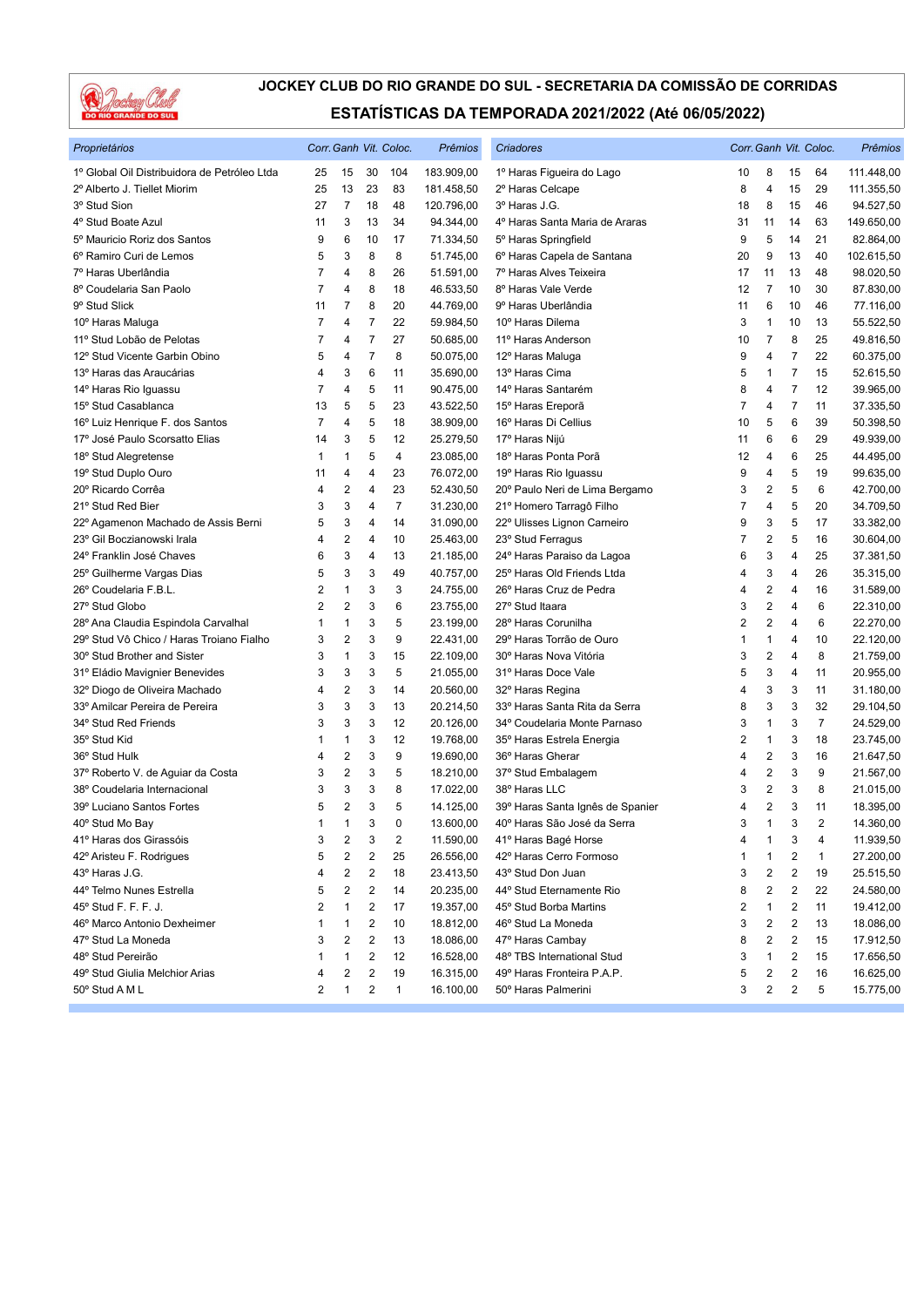

| Criadores (2 anos)                   |                | Corr. Ganh Vit. Coloc. |                |                | Prêmios   | Reprodutores (2 anos)                    |                | Corr. Ganh Vit. Coloc. | Prêmios        |                |           |
|--------------------------------------|----------------|------------------------|----------------|----------------|-----------|------------------------------------------|----------------|------------------------|----------------|----------------|-----------|
| 1º Haras Capela de Santana           | 7              | 3                      | 6              | 12             | 48.945,00 | 1º Wired Bryan-USA(Stormy Atlantic)      | 8              | 5                      | 8              | 6              | 51.715,00 |
| 2º Haras Vale Verde                  | 4              | $\sqrt{2}$             | 4              | 10             | 36.310,00 | 2º Victory Is Ours-(Northern Afleet)     | 4              | 2                      | $\overline{4}$ | 10             | 36.310,00 |
| 3º Haras Santa Maria de Araras       | 9              | 3                      | 3              | 13             | 29.500,00 | 3º Kentuckian-(Tiznow)                   | 3              | 2                      | $\overline{2}$ | 3              | 73.480,00 |
| 4º Haras Nijú                        | 5              | 3                      | 3              | 4              | 19.610,00 | 4º Embaixador Inglês-SP(First American)  | 3              | 2                      | 2              | 10             | 22.695,00 |
| 5º Haras Paraiso da Lagoa            | 3              | 2                      | 2              | 10             | 22.695,00 | 5º Koller-ARG(Orpen)                     | $\overline{4}$ | 2                      | 2              | 6              | 17.775,00 |
| 6º Haras Palmerini                   | 3              | $\overline{2}$         | $\overline{2}$ | 5              | 15.775,00 | 6º Alcorano-(Public Purse)               | 3              | 1                      | 2              | 5              | 15.985,00 |
| 7º Stud Globo                        | 1              | $\mathbf{1}$           | $\overline{2}$ | 3              | 13.865,00 | 7º Tokay-(Wild Event)                    | 5              | 1                      | 1              | 11             | 16.045,00 |
| 8º Haras Alves Teixeira              | 3              | $\overline{2}$         | $\overline{2}$ | 1              | 13.850,00 | 8° Oliver Zip-USA(City Zip)              | 4              | 1                      | 1              | 9              | 14.985,00 |
| 9º Haras Rio Iguassu                 | 1              | 1                      | 1              | 0              | 65.000,00 | 9° Goldikovic-(Galileo)                  | $\overline{7}$ | 1                      | 1              | 9              | 12.930,00 |
| 10° Haras das Araucárias             | 2              | $\mathbf{1}$           | 1              | 7              | 12.050,00 | 10° Billion Dollar-(Put It Back)         | 3              | 1                      | 1              | 4              | 12.790,00 |
| 11º Homero Tarragô Filho             | 3              | $\mathbf{1}$           | 1              | $\overline{7}$ | 11.660,00 | 11º La Fúria Negra-PR(Mensageiro Alado)  | 2              | 1                      | $\mathbf 1$    | 6              | 11.130,00 |
| 12º Haras Ereporã                    | 4              | $\mathbf{1}$           | 1              | 5              | 9.275,00  | 12º Redattore-(Roi Normand)              | 1              | 1                      | 1              | 4              | 11.020,00 |
| 13º Haras Santa Tereza do Bom Retiro | $\overline{2}$ | $\mathbf{1}$           | 1              | 3              | 9.010,00  | 13° Salto-(Pivotal)                      | $\overline{2}$ | 1                      | 1              | 5              | 10.475,00 |
| 14º Haras Fidelis Hillmann           | 1              | $\mathbf{1}$           | 1              | 2              | 8.500,00  | 14° Catch A Flight-(Giant'S Causeway)    | 3              | 1                      | 1              | 5              | 10.070,00 |
| 15° Haras Quero-Quero do Sul         | 1              | $\mathbf{1}$           | 1              | 3              | 8.360,00  | 15° Adriano-(A.P. Indy)                  | 1              | 1                      | 1              | 3              | 9.890,00  |
| 16° Eládio Mavignier Benevides       | 1              | $\mathbf{1}$           | 1              | 2              | 8.160,00  | 16° West By East-(Blade Prospector)      | 1              | 1                      | 1              | 3              | 9.010,00  |
| 17º Haras Anderson                   | 1              | $\mathbf{1}$           | 1              | 1              | 5.830,00  | 17º Emcee-(Unbridled'S Song)             | $\overline{4}$ | 1                      | 1              | $\overline{4}$ | 7.950,00  |
| 18º Adolpho Smith de Vasconcellos    | 1              | $\mathbf{1}$           | 1              | 0              | 5.300,00  | 18° Phone Time-(Gilded Time (USA))       | $\overline{2}$ | 1                      | 1              | $\overline{2}$ | 6.430,00  |
| 19º Aluizio Merlin Ribeiro           |                | $\mathbf 0$            | 0              | 1              | 19.500,00 | 19º Hat Trick-(Sunday Silence)           | 3              | 1                      | 1              | $\mathbf{1}$   | 5.600,00  |
| 20° Haras Cima                       | 1              | 0                      | 0              | 1              | 13.000,00 | 20° Que Fenômeno-(Northern Afleet)       | 1              | 1                      | $\mathbf 1$    | $\mathbf 0$    | 5.300,00  |
| 21º Haras Free Way                   | 1              | 0                      | 0              | 1              | 6.500,00  | 21° Quiz Kid-(Forestry)                  | 1              | 0                      | 0              | 1              | 19.500,00 |
| 22º Haras Celcape                    | 1              | 0                      | 0              | 4              | 5.830,00  | 22° Forestry-(Storm Cat)                 | 2              | 0                      | 0              | $\overline{2}$ | 13.530,00 |
| 23º Haras Gherar                     | 1              | 0                      | 0              | 3              | 4.240,00  | 23° Tiger Heart-(Scatmandu)              | 3              | 0                      | 0              | $\overline{2}$ | 6.765,00  |
| 24° Haras Maluga                     |                | 0                      | 0              | 3              | 2.915,00  | 24° Save The Tiger-ARG(Giant'S Causeway) | 2              | 0                      | 0              | 5              | 2.355,00  |
| 25° Stud Villas de Aguiar            | 1              | $\mathbf 0$            | 0              | 3              | 2.120,00  | 25° War Secretary-(War Front)            | 1              | 0                      | 0              | $\overline{2}$ | 1.890,00  |
| 26° Ulisses Lignon Carneiro          | 2              | 0                      | 0              | 2              | 2.120,00  | 26° Vettori-(Machiavellian)              | 1              | 0                      | 0              | $\mathbf{1}$   | 1.590,00  |
| 26° Haras Di Cellius                 | 1              | 0                      | 0              | 2              | 2.120,00  | 26° Put It Back-(Honour and Glory)       | 1              | 0                      | 0              | $\mathbf{1}$   | 1.590,00  |
| 26° Haras Santa Rita da Serra        | 1              | 0                      | 0              | $\overline{2}$ | 2.120,00  | 28° Union Avenue-USA(Gone West)          | 1              | 0                      | 0              | 3              | 1.325,00  |
| 29° Beverly Hills Stud               | 1              | 0                      | 0              | 2              | 1.890,00  | 29° É do Sul-(Irish Fighter)             | 1              | 0                      | 0              | $\mathbf{1}$   | 1.060,00  |
| 30° Haras Santa Ignês de Spanier     | 1              | $\mathbf 0$            | 0              | 3              | 1.325,00  | 29° Joe Owen-RS(Christine'S Outlaw)      | $\overline{2}$ | 0                      | $\mathbf 0$    | $\mathbf{1}$   | 1.060,00  |
| 31º Haras Campestre                  | 2              | $\mathbf 0$            | 0              | 1              | 1.060,00  | 31º Totosão-(Spring Halo)                | 1              | 0                      | 0              | $\overline{2}$ | 530,00    |
| 31º Stud Monte Parnaso / Quintella   | 1              | 0                      | 0              | 1              | 1.060,00  | 32º Sum Of The Parts-(Speightstown)      | 2              | 0                      | 0              | $\mathbf{1}$   | 530,00    |
| 33° Stud Ferragus                    | 1              | 0                      | 0              | 1              | 600,00    | 32° Jump'In Jack Flash-RS(Baby Speedy)   | 1              | 0                      | 0              | 1              | 530,00    |
| 34º Haras M.M.Barreta                | 1              | 0                      | 0              | 2              | 530,00    | 34° Certo-(Magical Mile)                 | 1              | 0                      | 0              | $\mathbf{1}$   | 265,00    |
| 35° Coudelaria Esmeralda             | 1              | 0                      | 0              | 1              | 530,00    | 34° Courtier-(Pioneerof The Nile)        | 2              | 0                      | 0              | $\mathbf{1}$   | 265,00    |
| 35° TBS International Stud           |                | $\mathbf 0$            | 0              | 1              | 530,00    | 34° My Cherie Amour-(Ay Caramba)         | 1              | 0                      | 0              | $\mathbf{1}$   | 265,00    |
| 35° Haras Pasuvi                     | 1              | 0                      | 0              | 1              | 530,00    | 37º Belo Acteon-(Acteon Man)             | 2              | 0                      | 0              | 0              | 0,00      |
| 38° Stud Eternamente Rio             | 2              | 0                      | 0              | 1              | 300,00    | 37º Taludo-(Music Prospector)            | 3              | 0                      | $\mathbf 0$    | 0              | 0,00      |
| 39° Haras Fronteira P.A.P.           | 1              | 0                      | 0              | 1              | 265,00    |                                          |                |                        |                |                |           |
| 39° Haras Doce Vale                  | 1              | 0                      | 0              | 1              | 265,00    |                                          |                |                        |                |                |           |
| 39º Haras Bagé Horse                 | 1              | $\mathbf 0$            | 0              | 1              | 265,00    |                                          |                |                        |                |                |           |
| 39° Haras J.G.                       | 2              | 0                      | 0              | 1              | 265,00    |                                          |                |                        |                |                |           |
| 39º Haras dos Girassóis              |                | 0                      | 0              | 1              | 265,00    |                                          |                |                        |                |                |           |
| 39° Stud La Moneda                   | 1              | $\mathbf 0$            | 0              | 1              | 265,00    |                                          |                |                        |                |                |           |
| 39° Jose Carlos Cadore               |                | $\mathbf 0$            | 0              | 1              | 265,00    |                                          |                |                        |                |                |           |
| 39° Stud Don Juan                    |                | $\mathbf 0$            | 0              | 1              | 265,00    |                                          |                |                        |                |                |           |
| 47º Haras América do Sul             |                | $\mathbf 0$            | 0              | 0              | 0,00      |                                          |                |                        |                |                |           |
| 47º Gil Boczianowski Irala           |                | 0                      | 0              | 0              | 0,00      |                                          |                |                        |                |                |           |
| 47º Haras Charmville                 | 1              | 0                      | 0              | 0              | 0,00      |                                          |                |                        |                |                |           |
| 47º Haras Cambay                     | 3              | 0                      | 0              | 0              | 0,00      |                                          |                |                        |                |                |           |
|                                      |                |                        |                |                |           |                                          |                |                        |                |                |           |